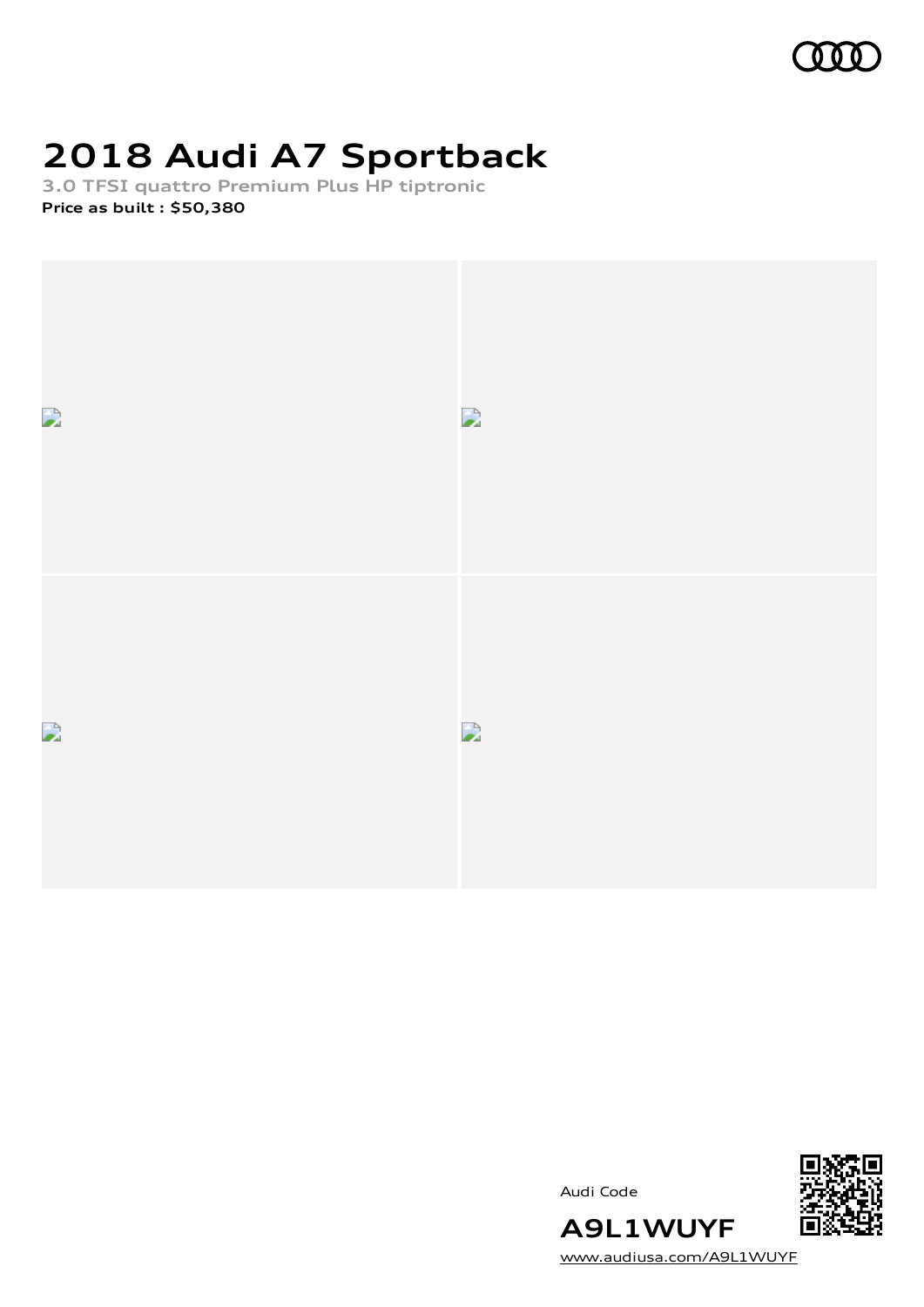## **Summary**

## **Audi 2018 Audi A7 Sportback**

3.0 TFSI quattro Premium Plus HP tiptronic

**Price as buil[t](#page-10-0)** \$50,380

### **Exterior colour**

Moonlight Blue metallic

## $\overline{\phantom{a}}$

### **Further Information**

| 19,887 miles |
|--------------|
| No           |
|              |

**Warranty**

### **Interior colour**

| Seats     | <b>Flint Gray</b>       |
|-----------|-------------------------|
| Dashboard | Granite Gray/Flint Gray |
| Carpet    | Granite Gray            |
| Headliner | Lunar Silver            |

### **Audi Code** A9L1WUYF

**Your configuration on www.audiusa.com** [www.audiusa.com/A9L1WUYF](https://www.audiusa.com/A9L1WUYF)

**Commission number** a1e9c7c60a0e09b05642

### **Technical Specifications**

| Engine type                  | Six-cylinder                                  |
|------------------------------|-----------------------------------------------|
| stroke                       | Displacement/Bore and 2,995/84.5 x 89.0 cc/mm |
| Torque                       | 325 @ 2,900 - 5,300 lb-ft@rpm                 |
| Top track speed              | 130 mph mph $1$                               |
| Acceleration (0 - 60<br>mph) | 5.2 seconds seconds                           |
| Recommended fuel             | Premium                                       |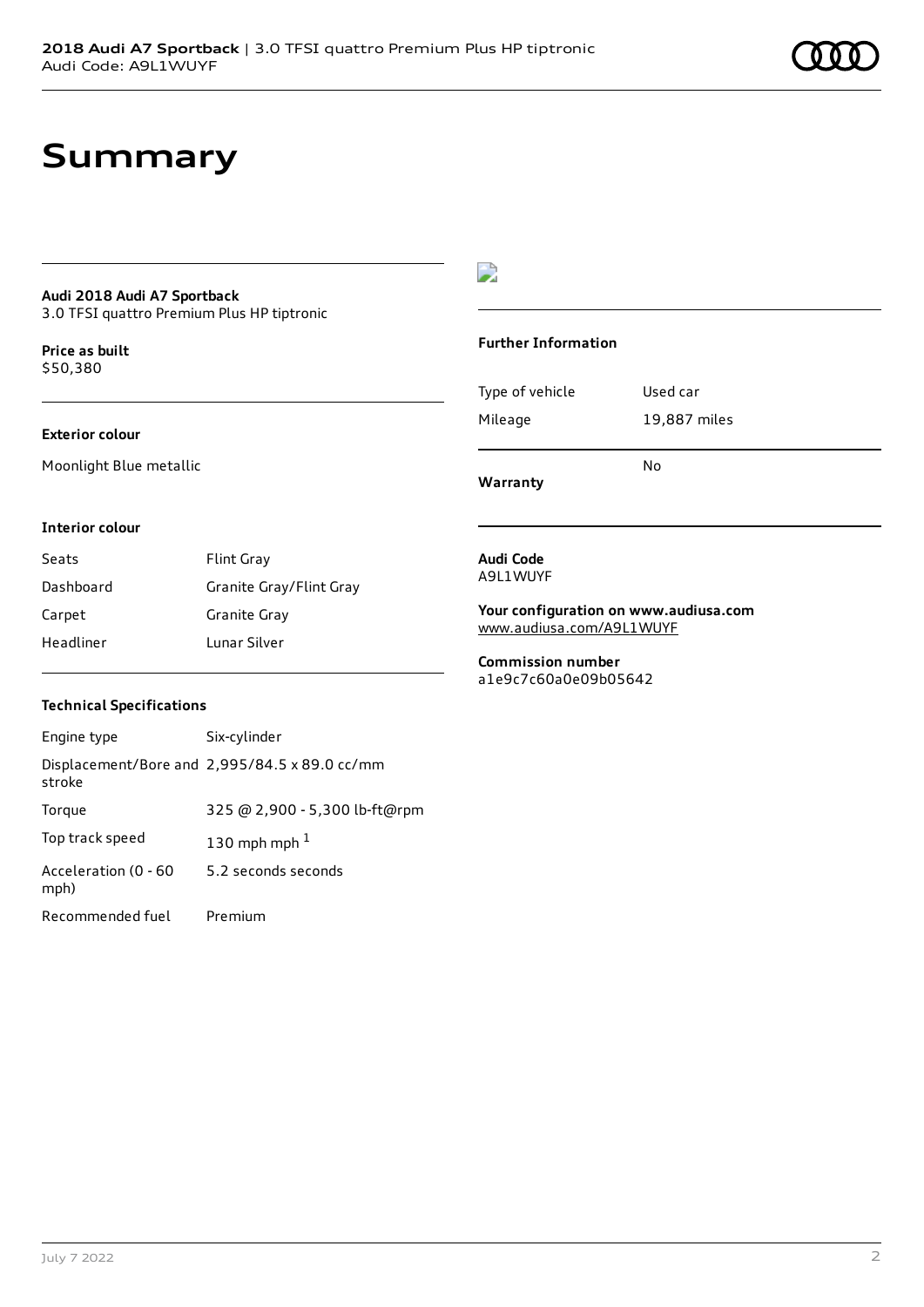# **Equipment**

Moonlight Blue metallic

20" 265/35 all-season tires

20" 5-spoke-W design contrast Gray wheels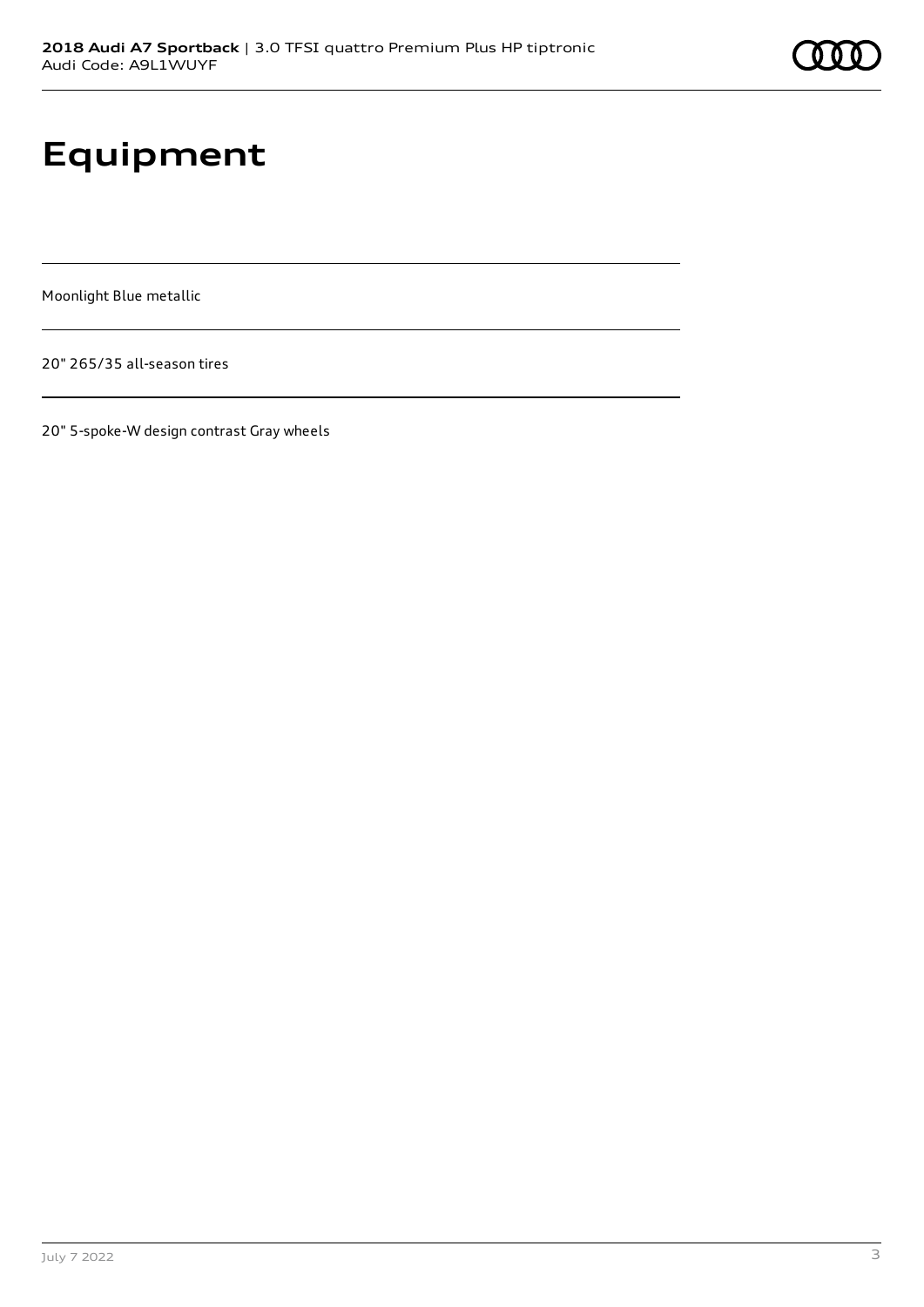## **Standard features**

| 4UH             | Driver and front-passenger advanced airbags<br>and knee airbags   |
|-----------------|-------------------------------------------------------------------|
| 1 A S           | Electronic Stability Control (ESC) with<br>traction control (ASR) |
| UH <sub>1</sub> | Electromechanical parking brake                                   |
| 8T1             | Cruise control with coast, resume and<br>accelerate features      |
| VC <sub>2</sub> | Garage door opener (HomeLink®)                                    |
| 6Y <sub>2</sub> | Top speed electronically limited to 155 mph                       |
| QZ7             | Electromechanical power steering                                  |
| <b>7K6</b>      | Tire-pressure monitoring system                                   |
| 4X3             | Front thorax side airbags and Sideguard®<br>head curtain airbags  |
| 413             | Audi advanced key-keyless start, stop and<br>entry                |
| 3B7             | Lower Anchors and Tethers for Children<br>(LATCH) in rear seats   |

### **Exterior**

**Safety and Security**

| 0PO   | Dual exhaust outlets with chrome tips                                                          |
|-------|------------------------------------------------------------------------------------------------|
| 6XI.  | Power-adjustable, auto-dimming, power-<br>folding, heated exterior side mirrors with<br>memory |
| 1S1   | Tool kit and car jack                                                                          |
| 1 B A | Dynamic suspension system                                                                      |
| 512   | Adaptive rear spoiler                                                                          |
| 81T   | Full LED headlights                                                                            |
| 803   | Automatic headlights                                                                           |
| 8SL   | LED taillights                                                                                 |
| VW5   | Dual-pane acoustic glass for front side<br>windows                                             |

| <b>Exterior</b> |                                                                      |
|-----------------|----------------------------------------------------------------------|
| 4ZB             | Aluminum trim around exterior windows                                |
| <b>Interior</b> |                                                                      |
| QE1             | Storage package                                                      |
| 3FF             | Sunroof                                                              |
| 7M1             | Aluminum door sill inlays                                            |
| 6N1             | Cloth headliner                                                      |
| 9AO             | Four-zone automatic climate control                                  |
| 4L6             | Auto-dimming interior rear view mirror                               |
| 002             | Contour/Ambient LED interior lighting<br>package - multicolor        |
| 1 XX            | Three-spoke multifunction sport steering<br>wheel with shift paddles |
| 2C7             | Power tilt and telescopic adjustable steering<br>column              |
| 6E3             | Front center armrest                                                 |
| 7F9             | Leather-wrapped gear selector                                        |
| 4E9             | Power trunk                                                          |
| 3 N J           | Split folding 60/40 rear seatbacks with pass-<br>through             |
| 7HA             | Cloth interior on doors                                              |
| N1F             | Leather seating surfaces                                             |
| 4A3             | Heated front seats                                                   |
| 5TV             | Achat Gray Fine Grain Birch Natural Wood<br>inlays                   |

## **Infotainment and Driver Assistance**

UJ1 MMI® touch with handwriting-recognition technology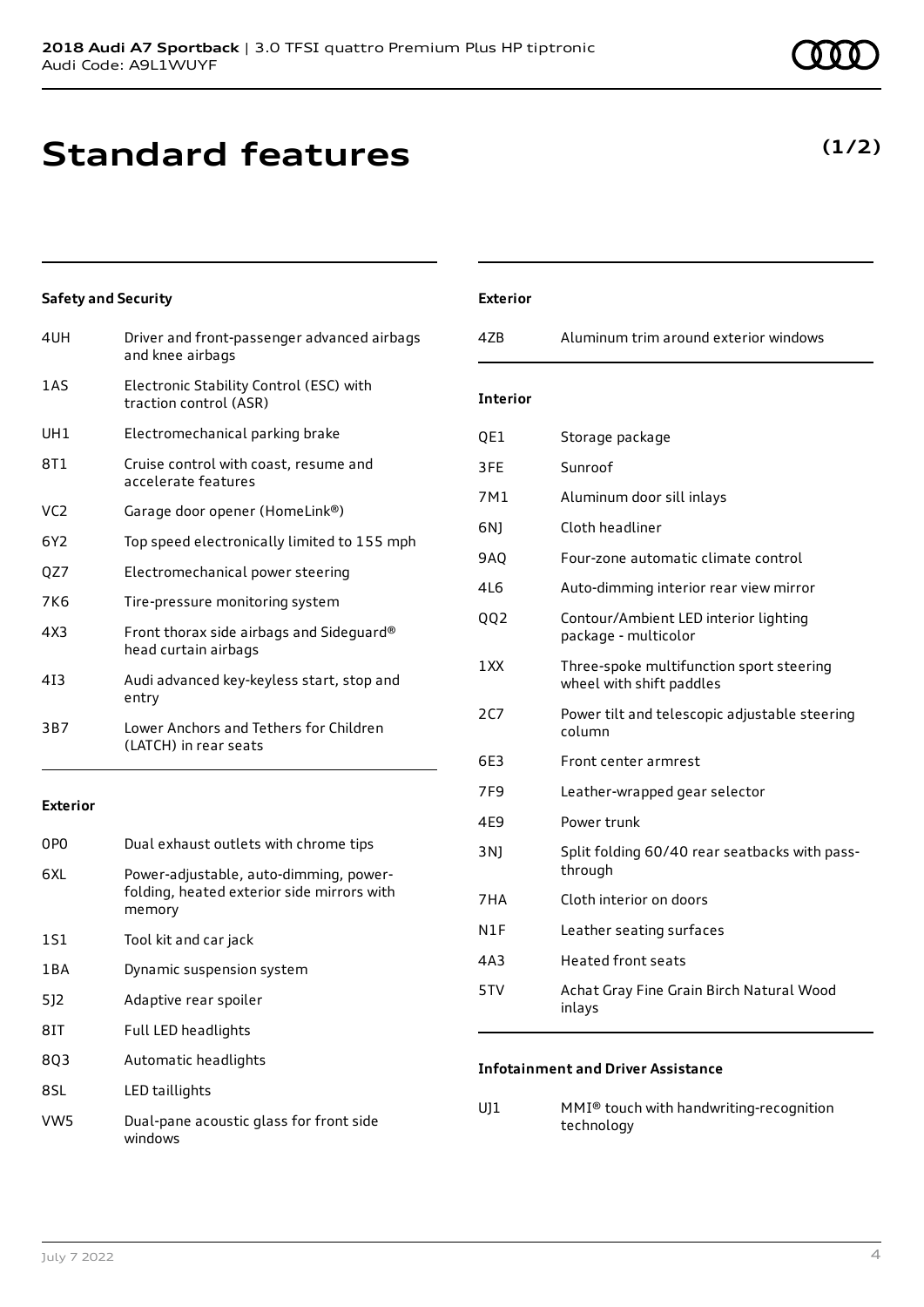## **Infotainment and Driver Assistance**

| 7X2             | Parking system plus                                                                                                   |
|-----------------|-----------------------------------------------------------------------------------------------------------------------|
| 7W3             | Audi pre sense® rear                                                                                                  |
| UI <sub>2</sub> | Audi smartphone interface including Apple<br>CarPlay <sup>™</sup> and Google™ Android Auto™ for<br>compatible devices |
| KA2             | Rear view camera                                                                                                      |
| 8RY             | BOSE® Surround Sound System                                                                                           |
| 908             | 7.0" color driver information system                                                                                  |
| 7UG             | MMI <sup>®</sup> Navigation plus                                                                                      |
| I8H             | MMI® Radio plus with ten speakers and<br>single CD player with MP3 playback capability                                |
| 7Y1             | Audi side assist                                                                                                      |
| OV <sub>3</sub> | SiriusXM® Satellite Radio                                                                                             |
|                 |                                                                                                                       |

9ZK Audi connect<sup>®</sup> with six-month trial subscription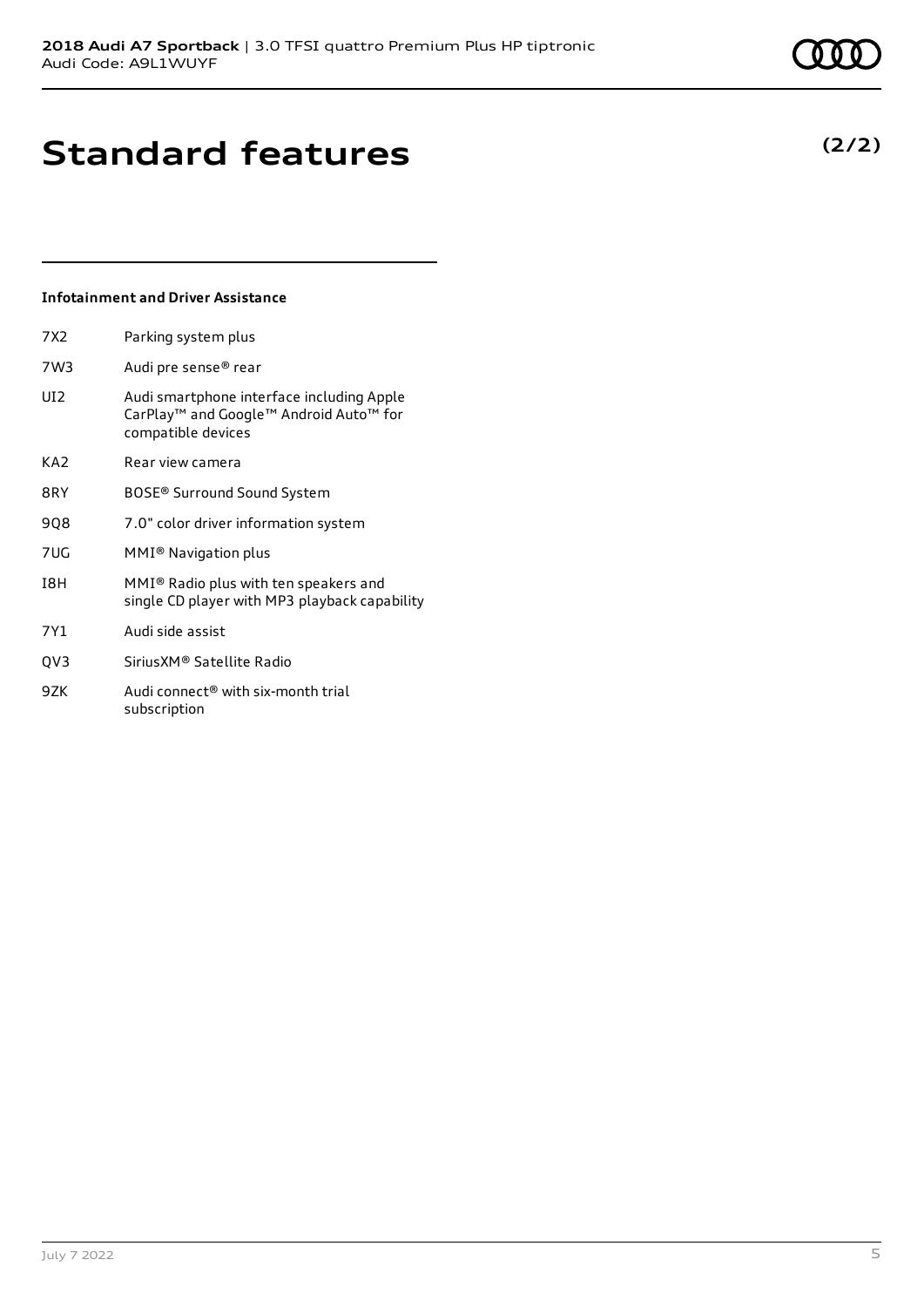## **Dealer remarks**

Moonlight Blue Metallic 2018 Audi A7 quattro 3.0L V6 Turbocharged DOHC 24V ULEV II 340hp 8-Speed Automatic with Tiptronic quattro

Push button start, LED Daytime Running Lights, Bluetooth Connectivity, USB ports, 14 Speakers, ABS brakes, Air Conditioning, AM/FM radio: SiriusXM, Automatic temperature control, Blind spot sensor: Audi Side Assist warning, Brake assist, Electronic Stability Control, Exterior Parking Camera Rear, Front dual zone A/C, Heated door mirrors, Heated front seats, Illuminated entry, Leather Seating Surfaces, Leather Shift Knob, Leather steering wheel, Low tire pressure warning, Memory seat, Navigation System, Panic alarm, Power door mirrors, Power driver seat, Power Liftgate, Power moonroof, Power steering, Power windows, Radio data system, Rain sensing wipers, Rear air conditioning, Rear dual zone A/C, Remote keyless entry, Split folding rear seat, Steering wheel mounted audio controls, Telescoping steering wheel, Tilt steering wheel, Trip computer, Variably intermittent wipers, Wheels: 9.0" x 20" 5-Spoke W Design. 20/29 City/Highway MPG Clean CARFAX. CARFAX One-Owner.

Audi Certified pre-owned Details:

- \* Warranty Deductible: \$0
- \* Roadside Assistance

\* Includes 24/7 Roadside Assistance emergency towing, collision, jump start, flat tire change, emergency fuel service, lock-out service, extrication service, Audi assist, CARFAX Vehicle History Report and SiriusXM satellite radio complimentary 90 day subscription. If Audi New Vehicle Limited Warranty (NVLW) coverage remains at time of CPO purchase, CPO Limited Warranty Coverage commences upon expiration of NVLW and continues until 5 years from vehicle's original in-service date with no mileage limitation. If NVLW coverage has expired at time of CPO purchase, CPO Limited Warranty coverage commences at time of purchase and continues for 12 months with no mileage limitation. Limited warranty is transferable between private parties.

- \* Transferable Warranty
- \* 300+ Point Inspection
- \* Vehicle History

\* Limited Warranty: 12 Month/Unlimited Mile beginning after new car warranty expires or from certified purchase date

Purchase your next vehicle with confidence. NOW OFFERING AT-HOME TEST DRIVES, PAPERWORK, AND DELIVERY. PLUS, BUY YOUR CAR ONLINE WITH EZ PURCHASE. See how Volkswagen Audi of Naples is delivering the car, and the experience. Certified.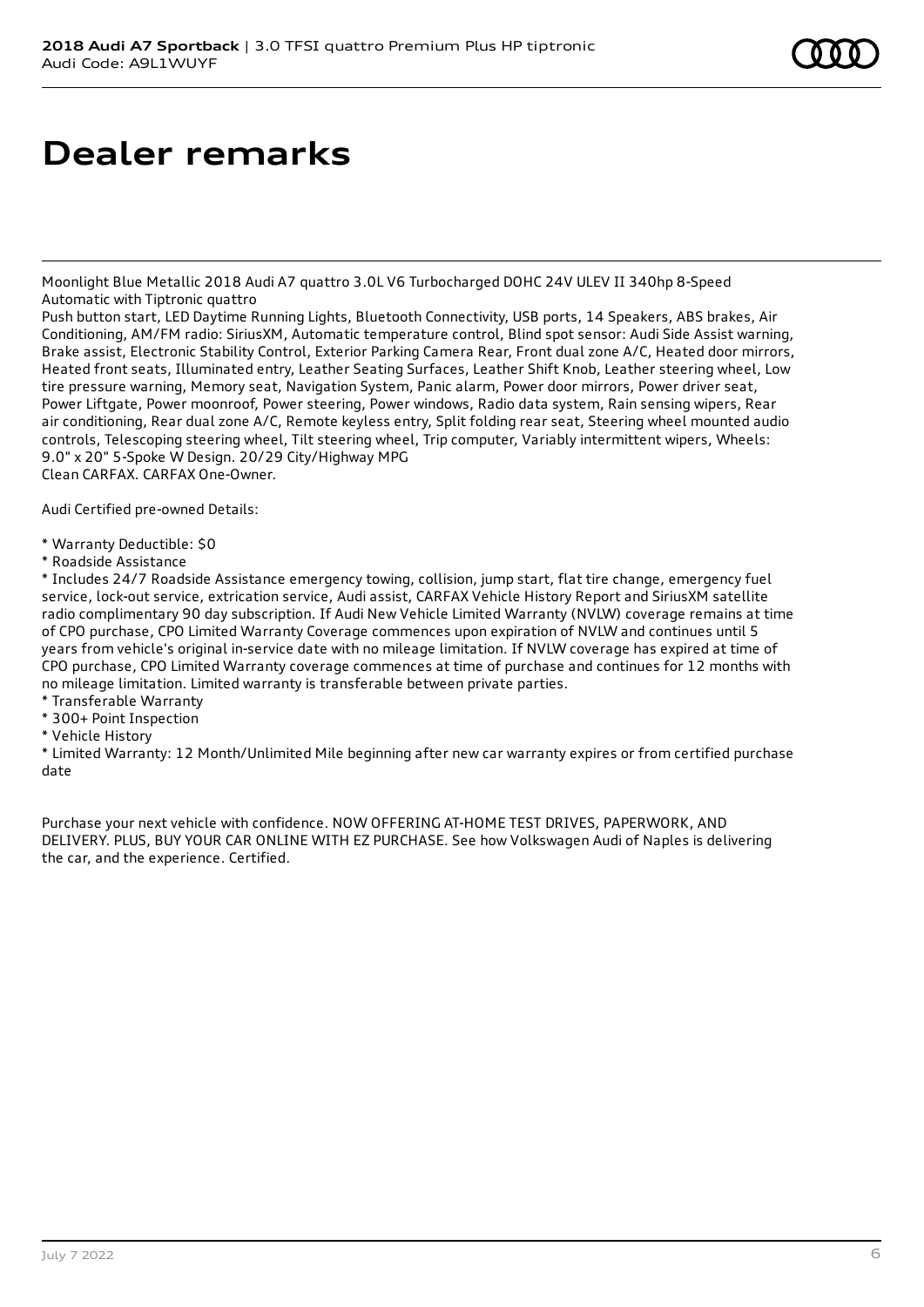## **Technical Specifications**

## **Engineering | Performance**

| Engine type                                 | Six-cylinder                                  |
|---------------------------------------------|-----------------------------------------------|
| Acceleration (0 - 60<br>mph)                | 5.2 seconds seconds                           |
| Engine block                                | Aluminum-alloy                                |
| Induction/fuel injection Supercharged/TFSI® |                                               |
| Displacement                                | 3.0l                                          |
| Cylinder head                               | Aluminum-alloy                                |
| Max. output ps/hp                           | 340 @ 5,300 - 6,500 @ rpm                     |
| stroke                                      | Displacement/Bore and 2,995/84.5 x 89.0 cc/mm |
| Top track speed <sup>1</sup>                | 130 mph mph                                   |
| Torque                                      | 325 @ 2,900 - 5,300 lb-ft@rpm                 |
| Valvetrain                                  | 24-valve DOHC with variable valve<br>timing   |

### **Transmission | Drivetrain**

| Gear ratios: 8th                  | 0.667:1                                                                                                    |
|-----------------------------------|------------------------------------------------------------------------------------------------------------|
| Gear ratios: 6th                  | 1.000:1                                                                                                    |
| Gear ratios: 7th                  | 0.839:1                                                                                                    |
| Gear ratios: Reverse              | 3.317:!                                                                                                    |
| Gear ratios: Final Drive 2.848: 1 |                                                                                                            |
| Gear ratios: 4th                  | 1.667:1                                                                                                    |
|                                   |                                                                                                            |
| Transmission                      | Eight-speed Tiptronic <sup>®</sup> automatic<br>transmission with quattro <sup>®</sup> all-<br>wheel drive |
| Gear ratios: 5th                  | 1.285:1                                                                                                    |
| Gear ratios: 2nd                  | 3.143:1                                                                                                    |
| Gear ratios: 3rd                  | 2.106:1                                                                                                    |

## **Steering** Steering type Electromechanical power steering system Turning diameter, curb-39.0 ft to-curb Steering ratio 15.9:1 **Suspension** Front axle Five-link front suspension Rear axle Trapezoidal-link rear suspension **Brakes** Front brakes 14.0 (ventilated disc) in Rear brakes 13.0 (ventilated disc) in **Body** Material **Lightweight technology** aluminum exterior body panels and a steel chassis **Warranty | Maintenance** Warranty 4-year/50,000-mile new vehicle limited warranty

| Maintenance           | limited warranty                                                 |
|-----------------------|------------------------------------------------------------------|
| scheduled maintenance | 12-month/10,000-mile (whichever<br>occurs first) NO CHARGE first |

**(1/2)**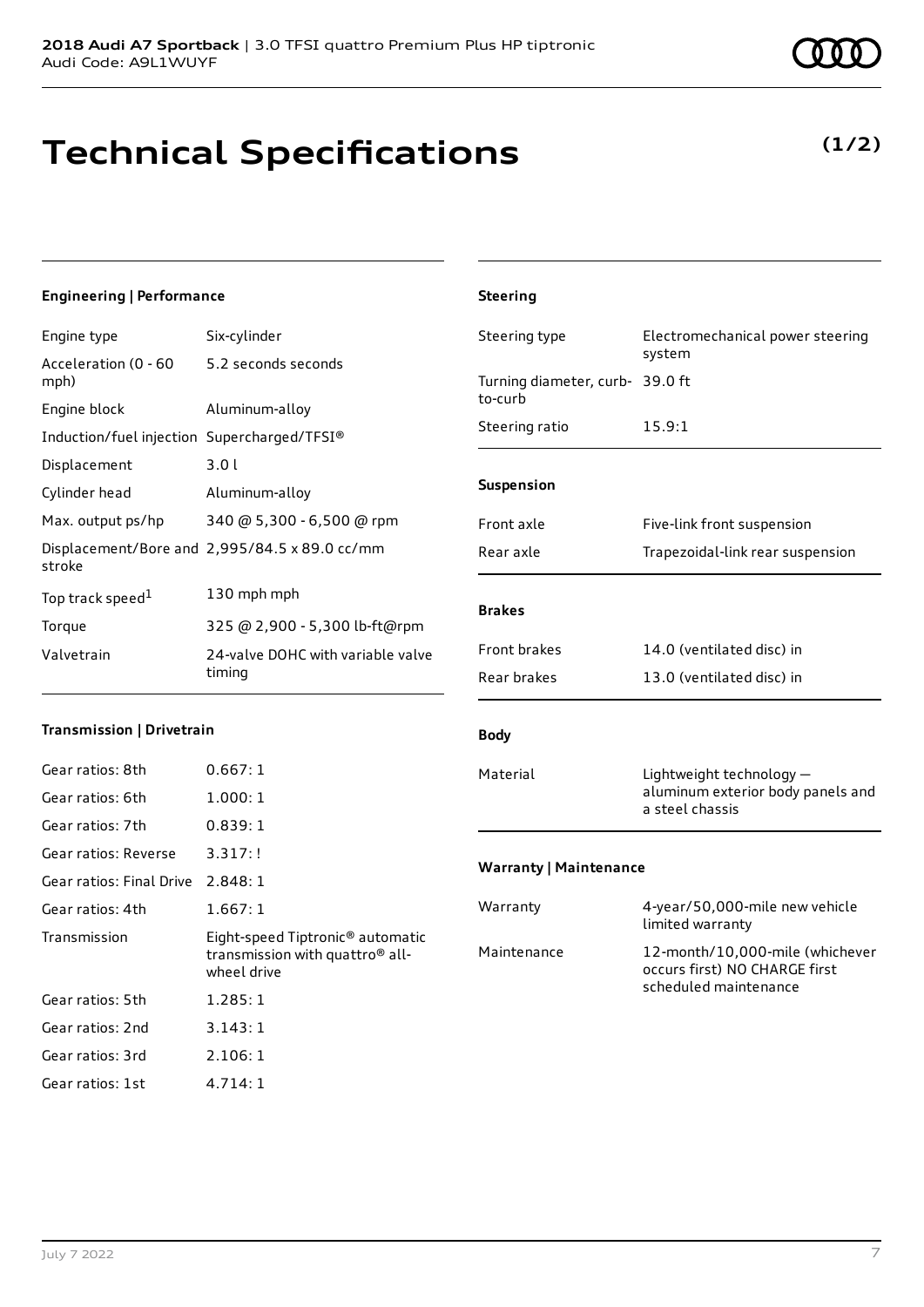## **Technical Specifications**

### **Exterior Measurements**

| Height                        | 55.9 in   |
|-------------------------------|-----------|
| Length                        | 196.2 in  |
| Wheelbase                     | 114.7 in  |
| Drag coefficient              | $0.28$ Cw |
| Overall width with<br>mirrors | 84.2 in   |
| Track rear                    | 64.4 in   |
| Track front                   | 64.7 in   |
| Curb weight                   | 4,255 lb  |

### **Interior measurements**

| Seating capacity                          | 4                     |
|-------------------------------------------|-----------------------|
| Shoulder room, rear                       | 55.9 in               |
| Leg room, rear                            | 37.0 in               |
| Shoulder room, front                      | 57.2 in               |
| Head room, rear                           | 36.6 in               |
| Leg room, front                           | 41.3 in               |
| Head room, front                          | 36.9 in               |
| Cargo volume, rear<br>seatbacks up/folded | 24.5/TBD cu ft, cu ft |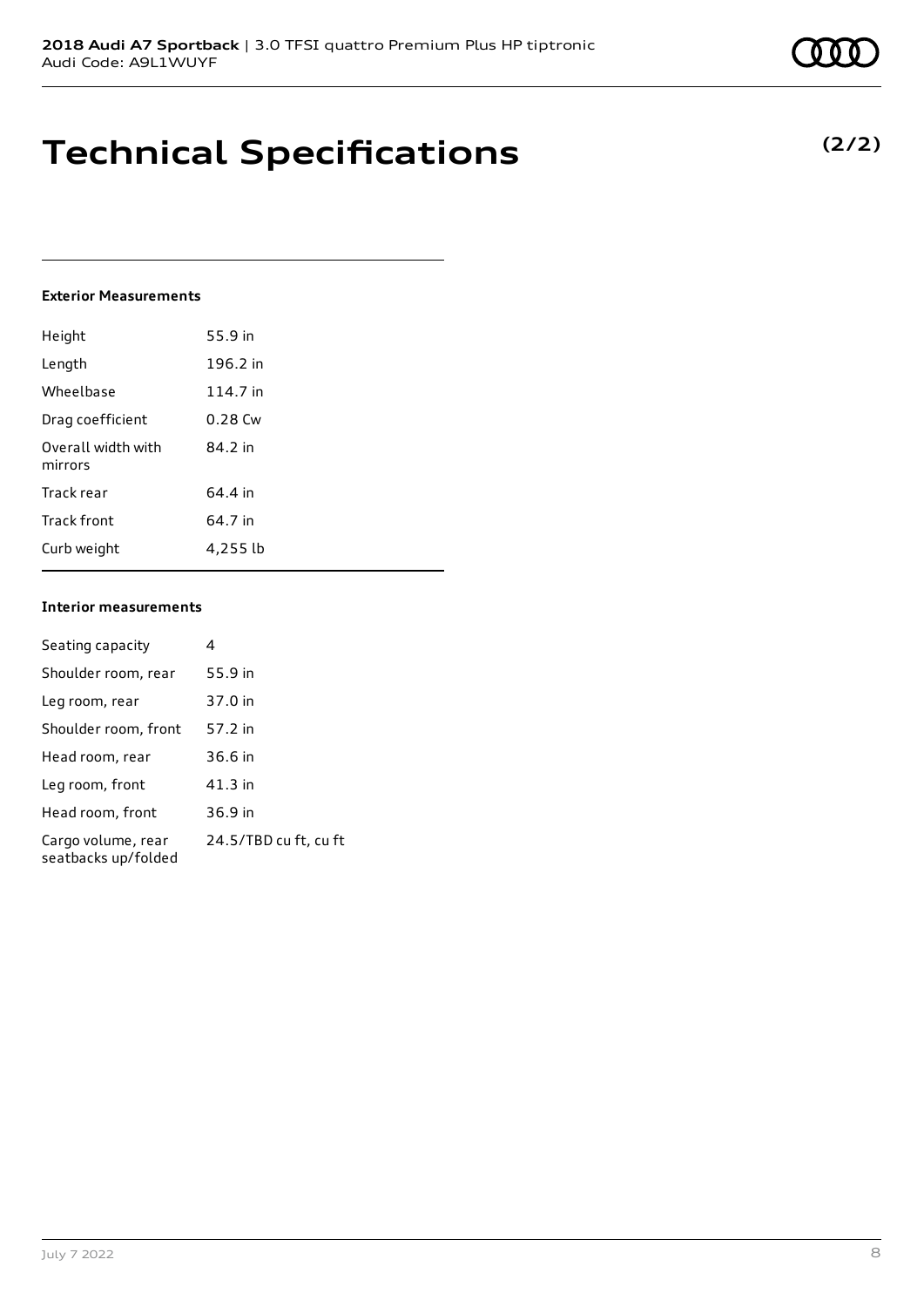## **Consumption- and emission**

### **Consumption by NEDC**

| urban       | 20 mpg   |
|-------------|----------|
| extra-urban | 29 mpg   |
| combined    | $23$ mpg |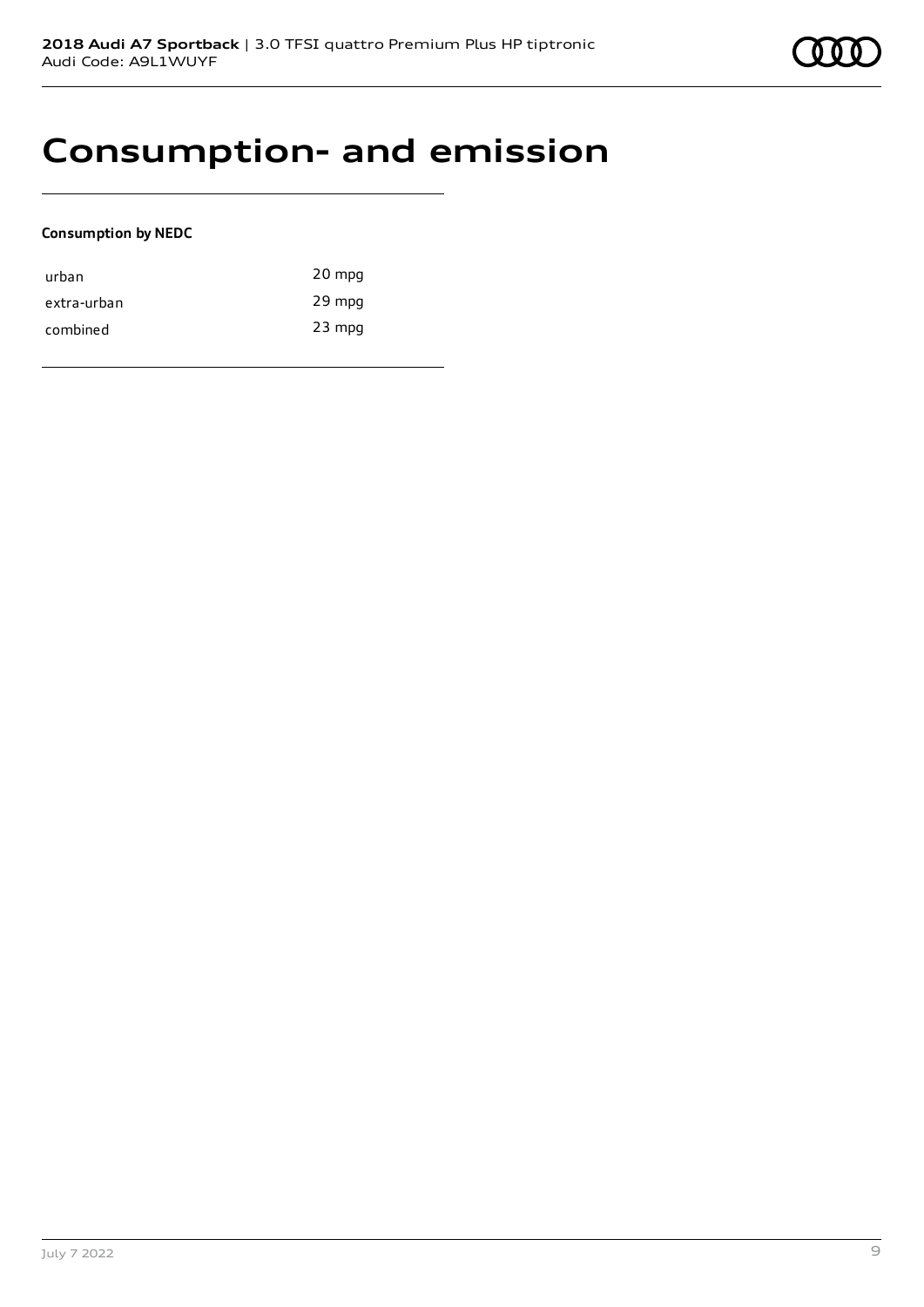## **Contact**

Dealer **Audi Naples**

601 Airport Rd S 34104 Naples FL

Phone: +12394353200 FAX: 2394353203

www: [https://www.audinaples.com](https://www.audinaples.com/)